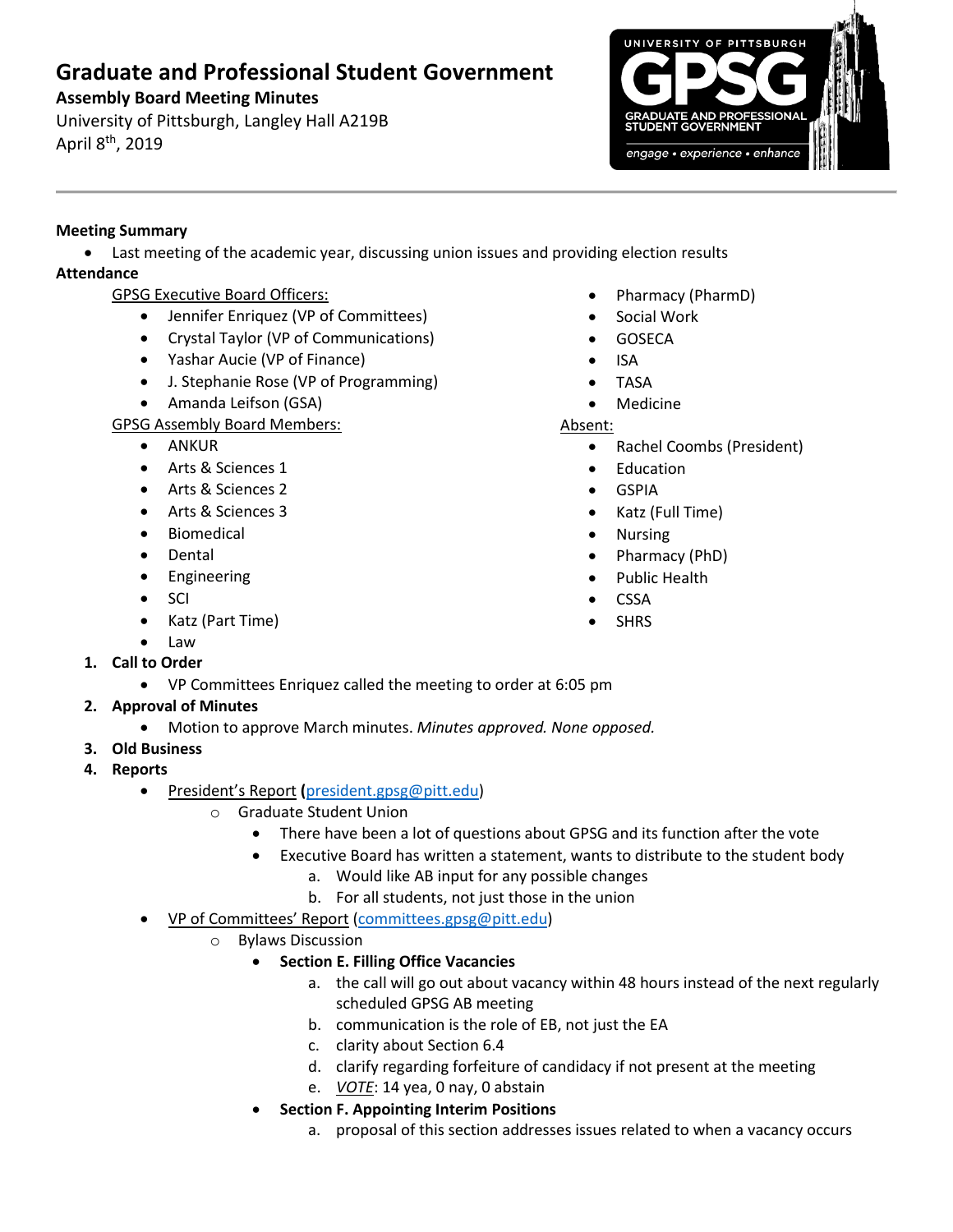- *i.* there were two vacancies this year (Programming and Finance)—filling a position takes about one or two months depending on when the vacancy occurred in the month
- *ii.* according to the current bylaws, it is not clear who is able to fulfill the obligations of the vacant position in that span of one to two months
- b. NOTE: under this proposal, VP of Committees assumes Presidency if the President vacates their office
	- *i.* office of Committees would need to be filled, instead of the President
	- *ii.* reasoning behind proposal: to ensure office of President would be easily filled with a member who was voted into their office by the whole student body
- c. *VOTE*: 15 yea, 0 nay, 0 abstain
- **Section D. GSA Representatives**
	- a. removing Pan African GPSG since they have not been active for the past few years
	- b. changing name of Persian Panthers to ISA
	- c. *VOTE*: 15 yea, 0 nay, 0 abstain
- **Article VI. Finances & Administration — Section C. GSAs**
	- a. changing from three years to two years
		- *i.* lessens the barriers to prospective GSAs who would like to be a member of the AB
		- *ii.* becoming a member of the AB would allow them guaranteed funds to support their programming
	- b. *VOTE*: 15 yea, 0 nay, 0 abstain
- **Section D. Lottery of Temporary AB Membership of GSAs**
	- a. allow prospective GSAs to be a temporary voting member of the AB
	- b. particularly important if there are special issues for a given year related to certain affinity groups
	- c. does not guarantee them any funding—temporary GSA AB members would still need to apply for supplementary funding
	- d. *VOTE*: No Vote occurred
- **VP of Communication's Report** [\(communications.gpsg@pitt.edu\)](mailto:communications.gpsg@pitt.edu)
	- o Follow GPSG on Eventbrite
		- Communicate about our events for students who may not have access to social media
		- [https://www.eventbrite.com/o/graduate-and-professional-student-government-](https://www.eventbrite.com/o/graduate-and-professional-student-government-2911276273)[2911276273](https://www.eventbrite.com/o/graduate-and-professional-student-government-2911276273)
	- o Unionization Information Session
		- GPSG April 9<sup>th</sup> 4:30-6:30 pm, Wyndham Hotel
	- EGSO April  $9<sup>th</sup>$  6:30-7:30 pm
- VP of Finance's Report [\(finance.gpsg@pitt.edu\)](mailto:finance.gpsg@pitt.edu)
	- o April Finance Report
		- Programming expenses (Spring Fling) and Supplemental Funds need to be updated
- VP of Programming's Report [\(events.gpsg@pitt.edu\)](mailto:events.gpsg@pitt.edu)
	- o National Grad Appreciation Week
		- Professional Development Panel (under attended)
			- a. Want to do it again, but because it was under attended, we want to make sure that we are providing events to students
			- b. Group Calendar let groups let others know when events are being planned
				- i. Communications/Programming
				- ii. Hard within schools with multiple organizations
				- iii. Providing information to a large group vs. GPSG
					- 1. Google Calendar
					- 2. Upcoming Events Request Form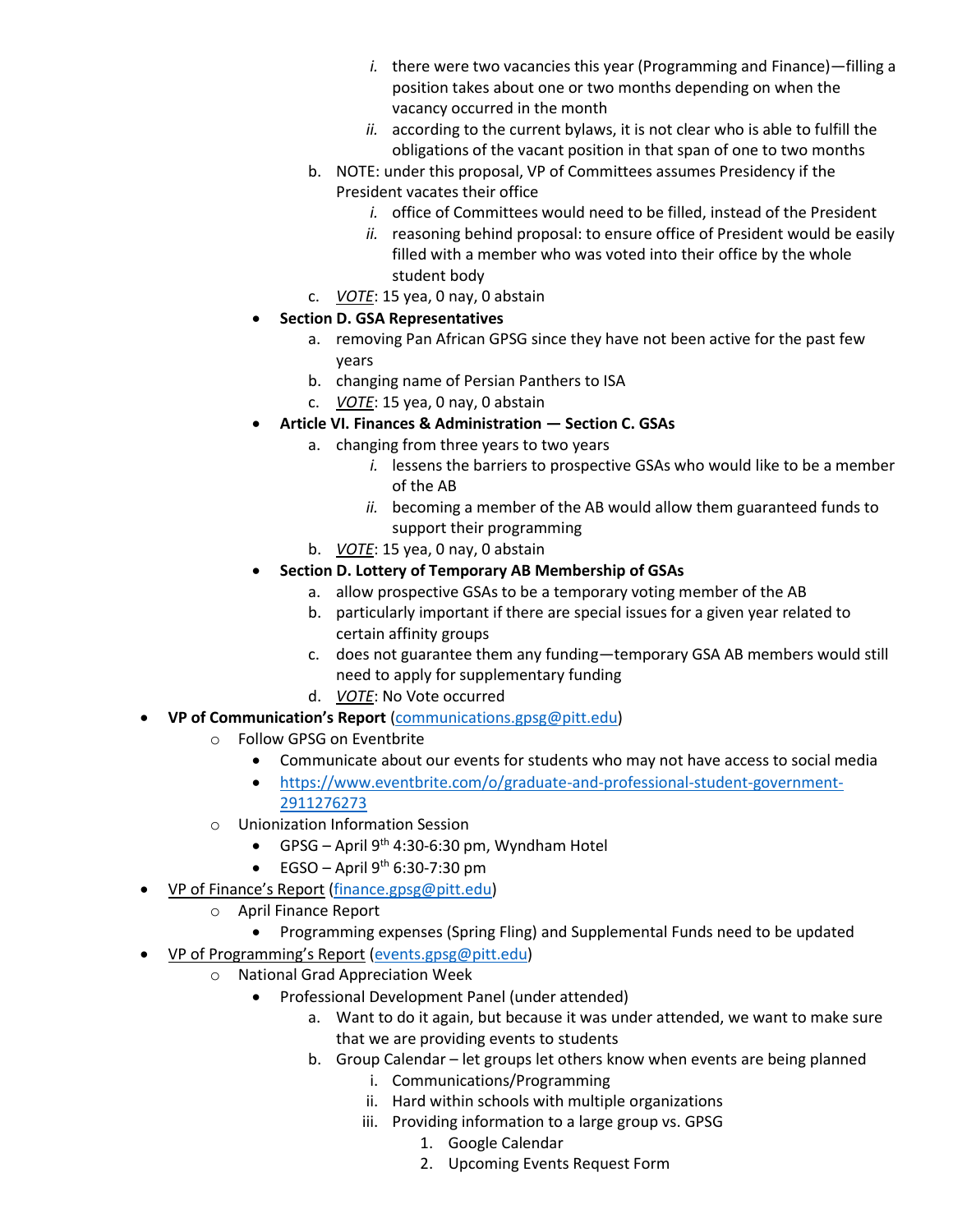- 3. Open events Communication
- 4. Specific events Programming
- iv. Semi/Annual information to new representatives
	- 1. Information to new representatives/duties/responsibilities
- Executive Administrator's Report [\(gpsg@pitt.edu\)](mailto:gpsg@pitt.edu)
	- o GPSG 2019-2020 Executive Board Results
		- Optional Fill in for School information for next year?
			- a. To know which schools are participating in the GPSG Elections, due to our low numbers in turnout
- Assembly Board Member Reports
	- o *Arts & Sciences*
		- No report
	- o *Biomedical*
		- Hosting Spring Semi Formal, Spirits Brewery May 9<sup>th</sup>
		- Rep for Health and Sciences meeting after AB meeting
	- o *Dental Medicine*
		- Event school wide picnic May  $10^{th}$
	- o *Education*
		- No report
	- o *Engineering*
		- No report
	- o *GSPIA*
		- No report
	- o *School of Computing & Information*
		- Election Nominations, Process is ongoing
	- o *Katz (Full Time)*
		- No report
	- o *Katz (Part Time)*
		- Spring fling on March  $30<sup>th</sup>$ 
			- a. Best turnout in years, 200 guests
			- b. Mattress Factory
		- Elections happened
			- a. 2 new, 6 returning
		- Professional MBAs
			- a. As of Fall you can complete the whole degree with hybrid program
			- b. Testing out virtual townhall, livestream then on online
	- o *Law*
		- Elections happened
	- o *Medicine*
		- No report
	- o *Nursing* 
		- No report
	- o *Pharmacy (PharmD)*
		- End of the year party April  $26<sup>th</sup>$
	- o *Pharmacy (PhD)*
		- No report
	- o *Public Health*
		- No report
	- o *School of Health & Rehabilitation Sciences*
		- No report
	- o *Social Work*
		- Few events, due to the latest court case